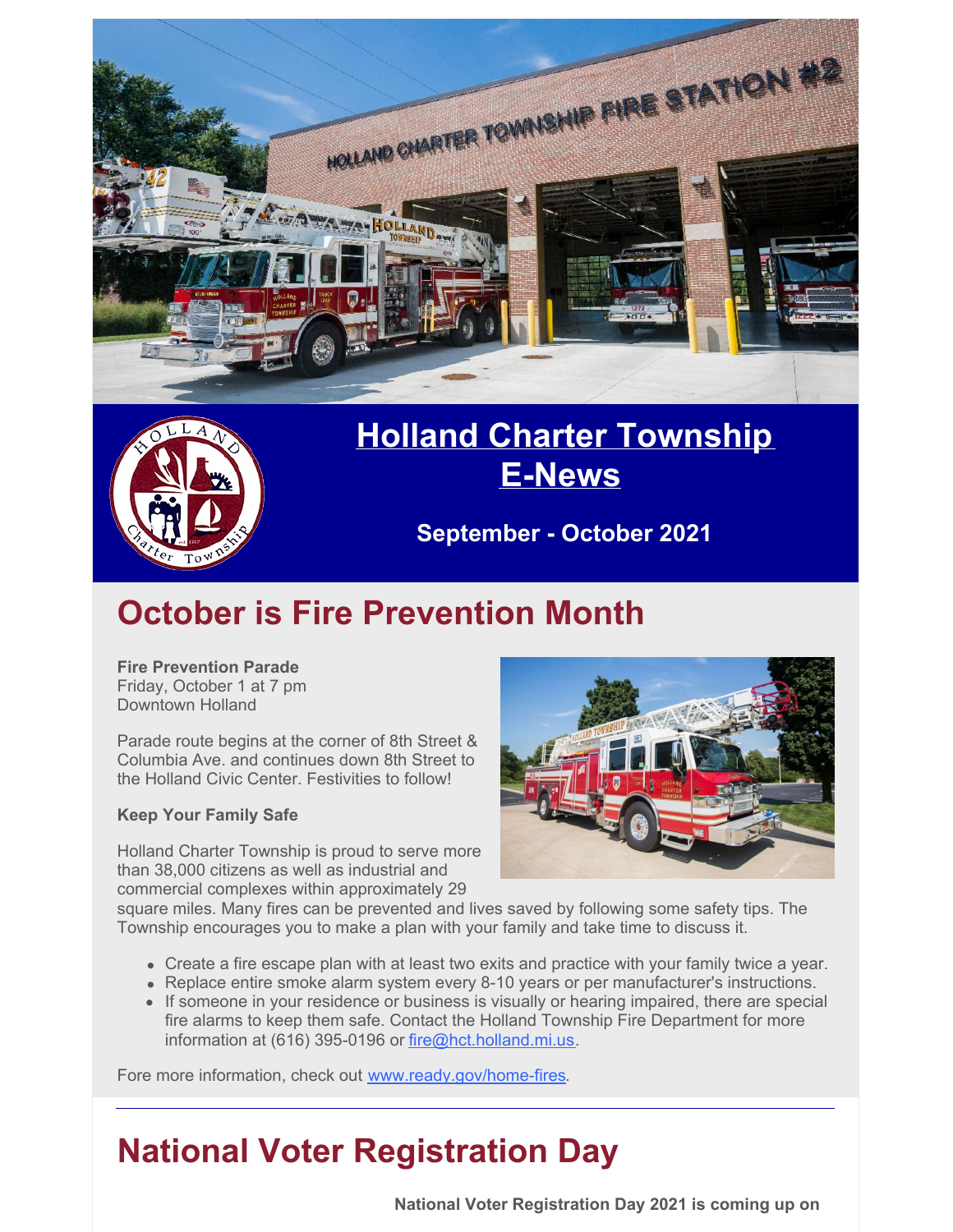

#### **September 28**.

National Voter Registration Day is a national holiday celebrating our democracy. It was first observed in 2012 and has been growing in popularity every year since. The holiday has been endorsed by the National Association of Secretaries of State (NASS). It is further supported by the National Association of State Election Directors (NASED), the U.S. Election Assistance Commission (EAC), and the National Association of Election Officials (The Election Center). Events are scheduled around the country.

The Clerk's office wants to remind you that you can register to vote at the Clerk's office, County Clerk's office, any Secretary of State branch office, or register to vote online

at [mvic.sos.state.mi.us](https://mvic.sos.state.mi.us/). If you are registering less than 15 days before an election, you must register to vote at the Clerk's office.

To find out w[here](https://mvic.sos.state.mi.us/) you vote, click here or call the Clerk's office at (616) 396-2345 #7 with any questions.

image courtesy of <https://nationalvoterregistrationday.org/>

### **September & October Township Meetings**

**Board of Trustees (7:00 pm)** September 2 | September 16 | October 7 | October 21

> **Planning Commission (7:00 pm)** September 7 **|** October 5

**Zoning Board of Appeals (5:30 pm)** September 28 **|** October 26

For agendas and meeting minutes, click [here](https://www.hct.holland.mi.us/agendas-minutes).

## **Offices Closed for Labor Day**

The Holland Charter Township Offices will be closed **Monday, September 6**, in observance of Labor Day.

### **Summer Taxes Due On September 14**

Summer tax bills were mailed out to property owners on July 1. The deadline to pay without penalty is September 14. Tax payments may be mailed, submitted online by credit card (extra charge applies) or brought to the Treasurer's office Monday through Friday (8:00 am to 5:00 pm). You may also use the drop box located between the double doors at the front entrance of the Township Offices, or the drive-up drop box located just north of the Township Office.

Summer Tax Deferment: If your annual household income is \$40,000 or less and you are 62 years of age or older, a veteran, a farmer or are disabled, you may be eligible for a deferment (postponement) of payment of your summer property taxes. Deadline to apply is September 14, 2021.

Complete the Application of Summer Taxes online and e-mail it to [treasurer@hct.holland.mi.us](mailto:Treasurer@hct.holland.mi.us) or mail to: HCT Treasurer's Office 353 N. 120th Avenue Holland, MI 49424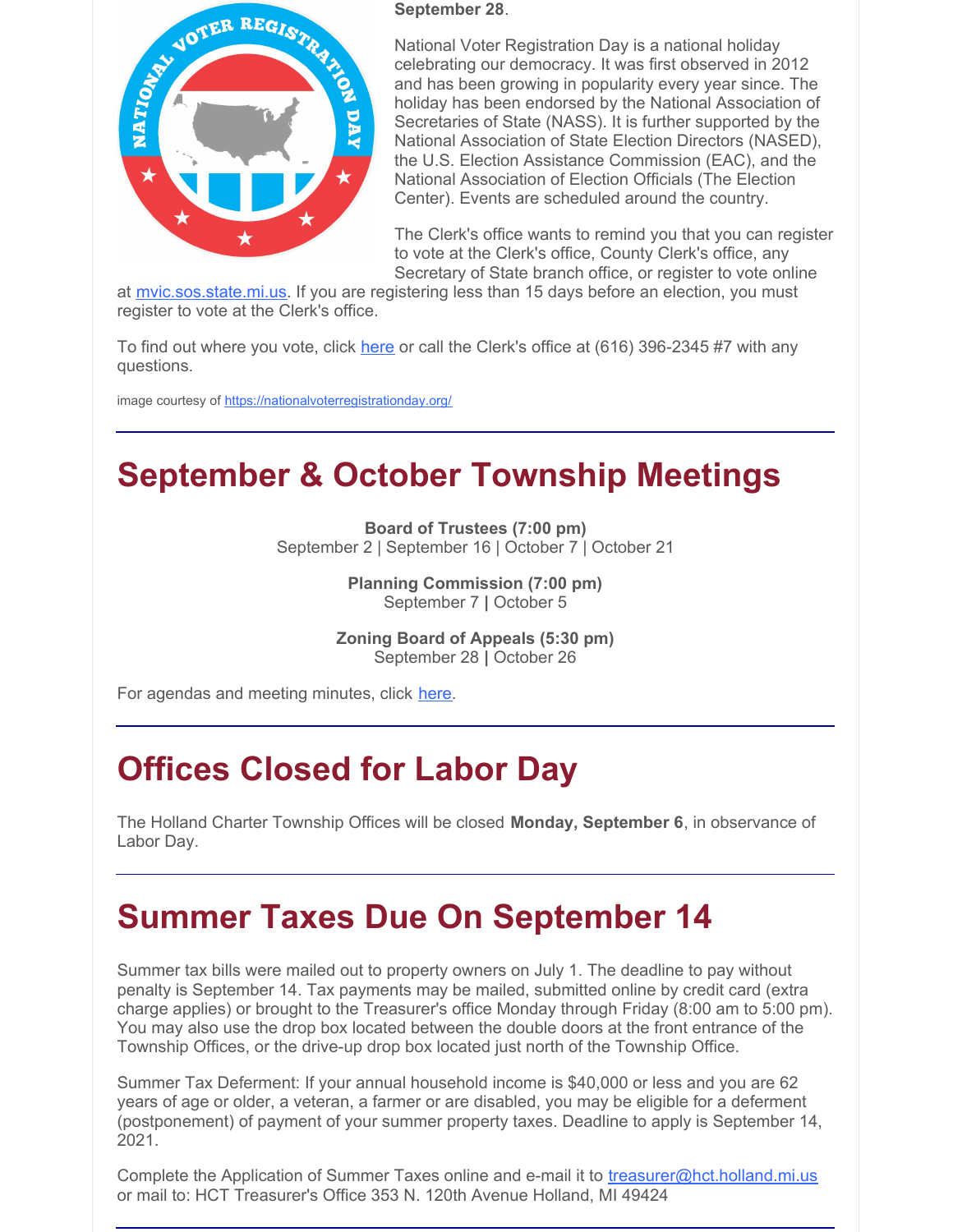### **Drive-Up Drop Box For Your Convenience**



As a reminder, the Township has a drive-up drop box located north of the Township Offices in the U-turn driveway off of 120th Avenue. The box is emptied by staff daily, and may be used for payments, absentee voter applications, and ballots.

# **Final Clean Up Day of 2021**

Take your unwanted items to our final clean up day on **September 18!**

**Time:** 7:00 am - Noon

#### **Location:**

Black River Recycling

11531 [Lakewood](https://goo.gl/maps/sVKkwpL1B9Thbtgh6) Boulevard, between 120th and 112th Avenues (first driveway east of Action Supply at 11560 Lakewood Boulevard).

#### **Materials that will NOT be accepted:**

Paints, drain oils, solvents and other petroleum products; fuel tanks; sealed containers. Household garbage; loose roofing materials (must be boxed or bagged); boats larger than 12 feet long.

Lawn and yard waste, branches and tree stumps will not be accepted.

#### **Accepted materials for recycling include:**

Household recyclables: paper, plastics, tin cans, etc.

#### **Accepted materials for disposal include:**

Furniture, appliances; batteries; automobile tires (limit of 4 per household). Electronic equipment including computers, printers, TV's, monitors, audio equipment and electronic power tools.

Find information on the disposal of hazardous waste on Ottawa County's Environmental Health [website](https://www.miottawa.org/Health/OCHD/eco.htm).

**Proof of residency is required**. The Township reserves the right to refuse any items that are deemed too large or too difficult to handle.

### **2021 Leaf & Yard Waste Recycling**

#### **Guidelines for Recycling Services:**

- · Materials accepted are grass clippings, leaves, brush, branches, and limbs (up to 12" diameter).
- · Brush must be separated from grass clippings and leaves.
- · No plastic, contaminates, treated lumber or stumps accepted.
- · Customer is responsible for unloading and separating recycling materials.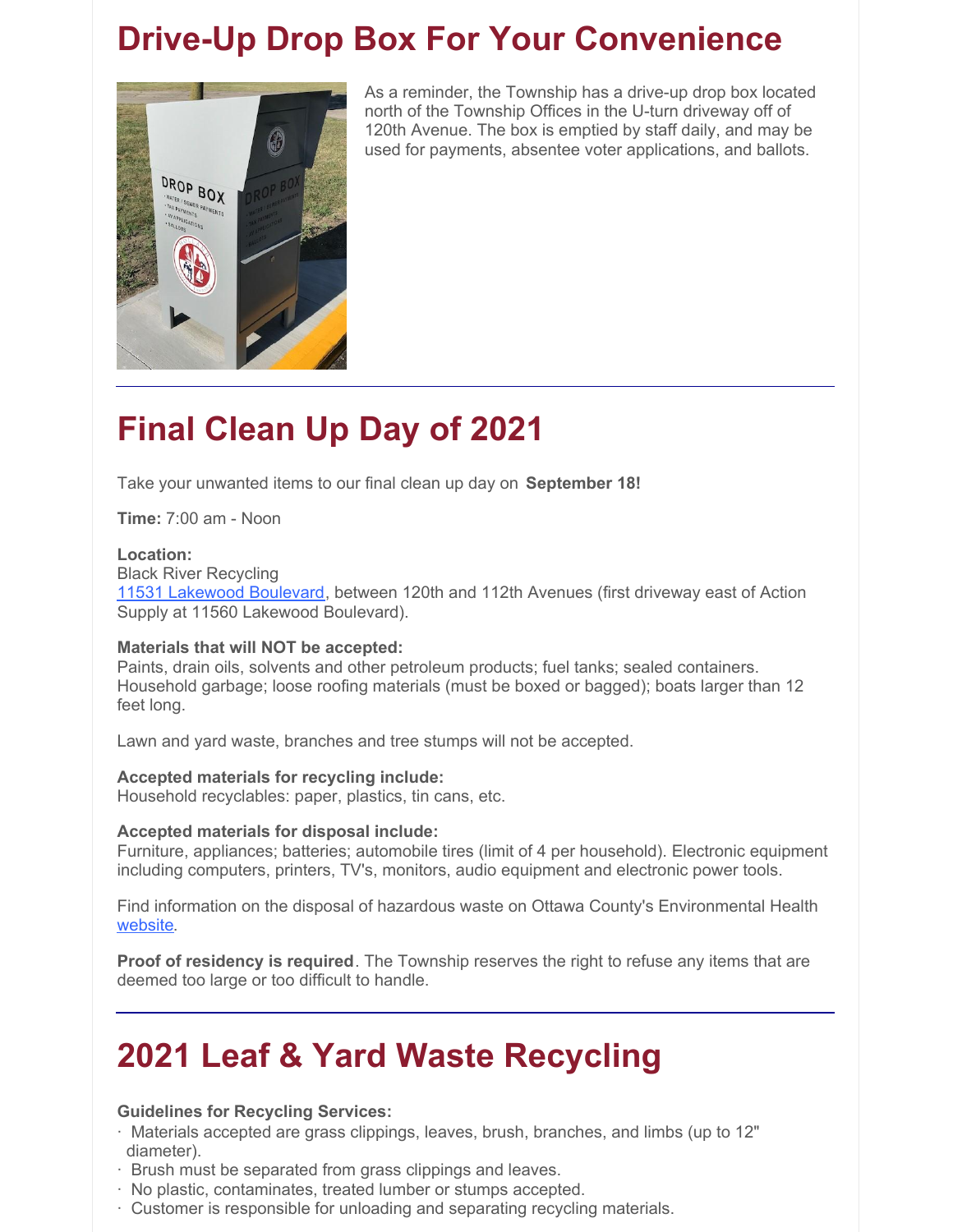- · No commercial vehicles for these recycling services.
- · These leaf and yard waste recycling services are open to Holland Charter Township residents without a drop off fee during the dates specified. Proof of residency may be requested.

**Location:** Chips Groundcover, LLC 13057 [Quincy](https://goo.gl/maps/GzuMexp8JEsLTvWk7) Street (West of US-31)

**Times/Dates:**

**8:00 am - 5:00 pm**

Friday, September 17 Friday, October 29 Friday, November 5 Friday, November 12 Friday, November 19

**9:00 am - 2:00 pm**

Saturday, September 18 Saturday, October 30 Saturday, November 6 Saturday, November 13 Saturday, November 20

## **Burn Permits Being Issued**

Open burning permits are now being issued. Burn permits allow for the burning of brush/branches only. Permits are only issued **depending on conditions**. Please call Community Development at (616) 395-0196 to obtain a permit. To view the full fire regulations, click [here](https://library.municode.com/mi/holland_charter_township,_(ottawa_co.)/codes/code_of_ordinances?nodeId=COOR_CH10FIPRPR_ARTIIBUPEFIPR_S10-33BUPE).

## **Cemetery Ordinance & Fall Cleanup**

Please note these important pieces of information related to the Cemetery [Ordinance](https://library.municode.com/mi/holland_charter_township,_(ottawa_co.)/codes/code_of_ordinances?nodeId=COOR_CH8CE):

- Cemetery hours are from dawn until dusk.
- Flower containers must be the traditional green, metal handled flower container. Containers hung on shepherd's rods are prohibited. Each plot is allowed one flower container. These containers can be purchased at many home and gardening stores.
- Artificial flowers are not allowed.
- Grave decorations not allowed include pinwheels, statues, stones, wood chips, glass, clay and plastic pots and containers, solar and other lighting devices, bags, baskets, boxes, foods, picture frames, mausoleums, tombs, effigies, etc.
- Chairs, benches and similar seating are not allowed.
- **The cemetery fall clean-up begins after October 15. All metal flower containers must be removed by then.**

If you have any questions, please call the Clerk's office at (616) 396-2345 #7.

## *Community News*

## **School Bus Safety Reminder**

With school back in session, please be aware of school buses on the road.

- When overhead lights are flashing yellow: **Prepare to stop**.
- When overhead lights are flashing red: **Stop**.
- When hazard warning lights are flashing: **Proceed with caution**.

Remind your student of these safety tips: